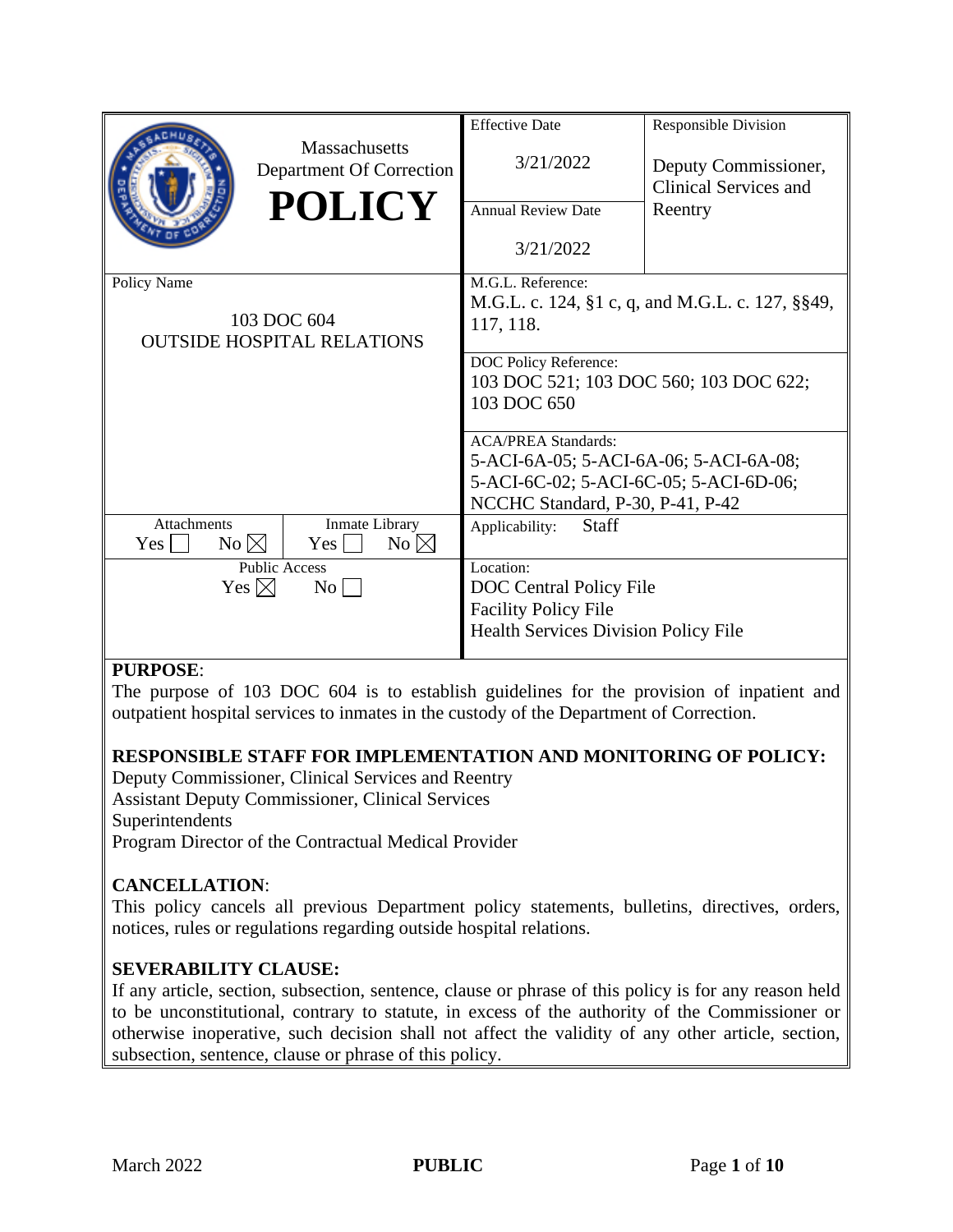# **TABLE OF CONTENTS**

| 604.01 | Definitions                                                  | 3              |
|--------|--------------------------------------------------------------|----------------|
| 604.02 | <b>General Policy</b>                                        | 3              |
| 604.03 | Lemuel Shattuck Hospital/Shattuck Hospital Correctional Unit | 3              |
| 604.04 | Routine Hospital Admissions/Outpatient Consultation          | $\overline{4}$ |
| 604.05 | <b>Emergency Hospitalization</b>                             | 5              |
| 604.06 | Mode of Transportation                                       | 8              |
| 604.07 | Notification of Next of Kin                                  | 9              |
| 604.08 | Follow-up of Outside Hospital Admissions                     | 9              |
| 604.09 | <b>Medical Disaster Plans</b>                                | 9              |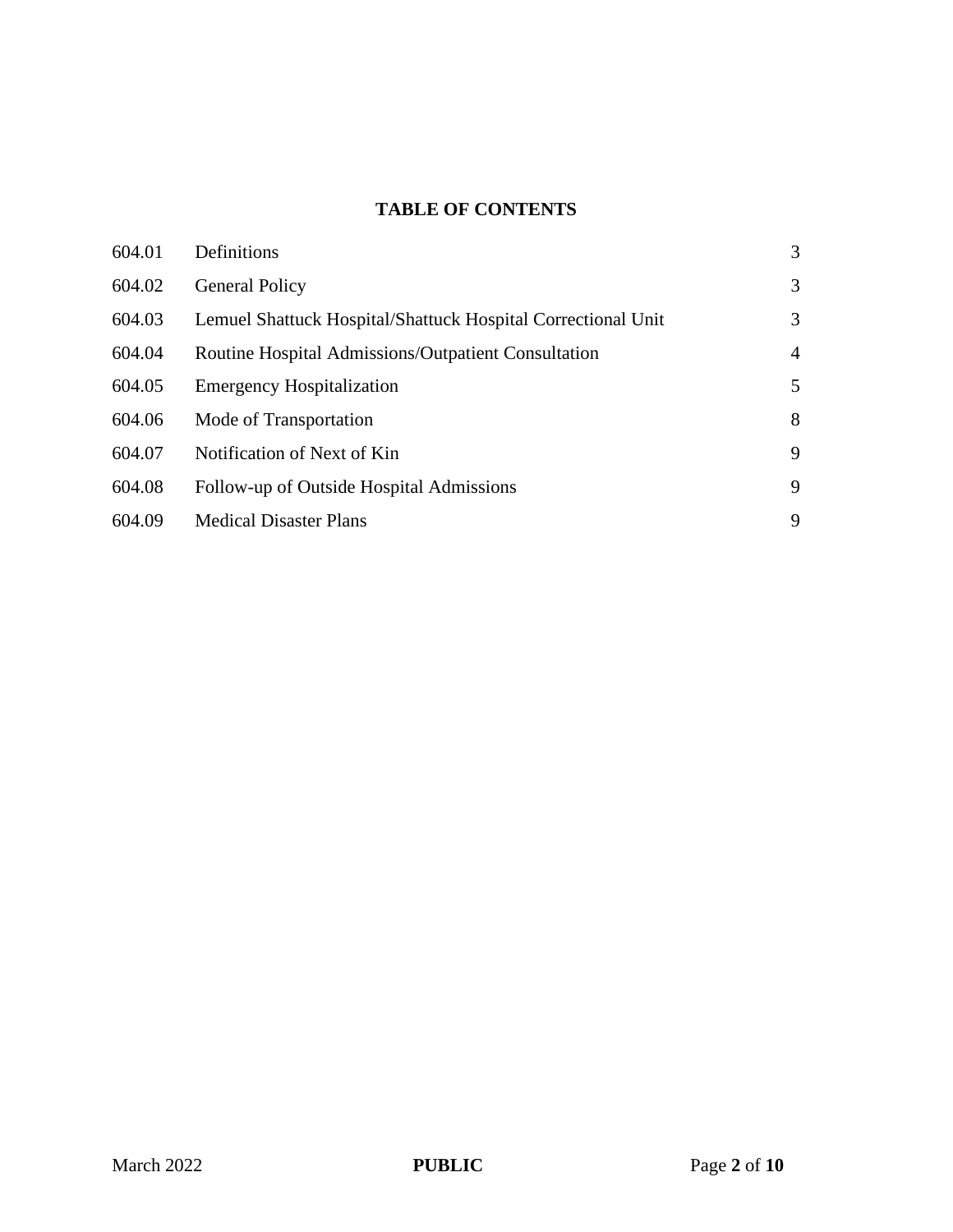### **604.01 DEFINITIONS**

Contractual Medical Provider: Any provider of treatment, diagnostic service, or health related service who is not an employee of the Department and who provides services through a contractual agreement with the Department.

Contract Facility: A facility, other than a state correctional institution, under contract with the Department of Correction pursuant to M.G.L., Chapter 127, Section 49.

Routine: Medical care available to inmates in order to correct a functional deficit or an existing pathological process which could threaten the inmate's well being over time.

Emergency Care: Care for an acute illness or unexpected health care need that cannot be deferred until the next scheduled sick call or clinic.

Emergency Hospital: The designated hospital for each institution which provides emergency services.

Life Threatening Medical Emergency: Any unusual or sudden medical problem that will or may end human life. Some examples of life-threatening medical problems include: choking, suffocation or strangulation, major burns, falls, poisoning, stab wounds, trauma, etc.

Outside Hospital: Any licensed hospital other than the Lemuel Shattuck Hospital.

Outpatient Health Services: Health Services Units, or sections of said Units, known as Outpatient Health Service Units ("OHSU") which provide only ambulatory health care services.

#### **604.02 GENERAL POLICY**

The contractual medical provider will have written agreements with licensed general hospitals located near each DOC institution to provide emergency, inpatient and outpatient services to inmates on a twenty-four (24) hour a day basis.

## **604.03 LEMUEL SHATTUCK HOSPITAL/SHATTUCK HOSPITAL CORRECTIONAL UNIT**

The Lemuel Shattuck Hospital (LSH) is the designated medical institution for Department inpatient admissions when clinically possible. The Shattuck Hospital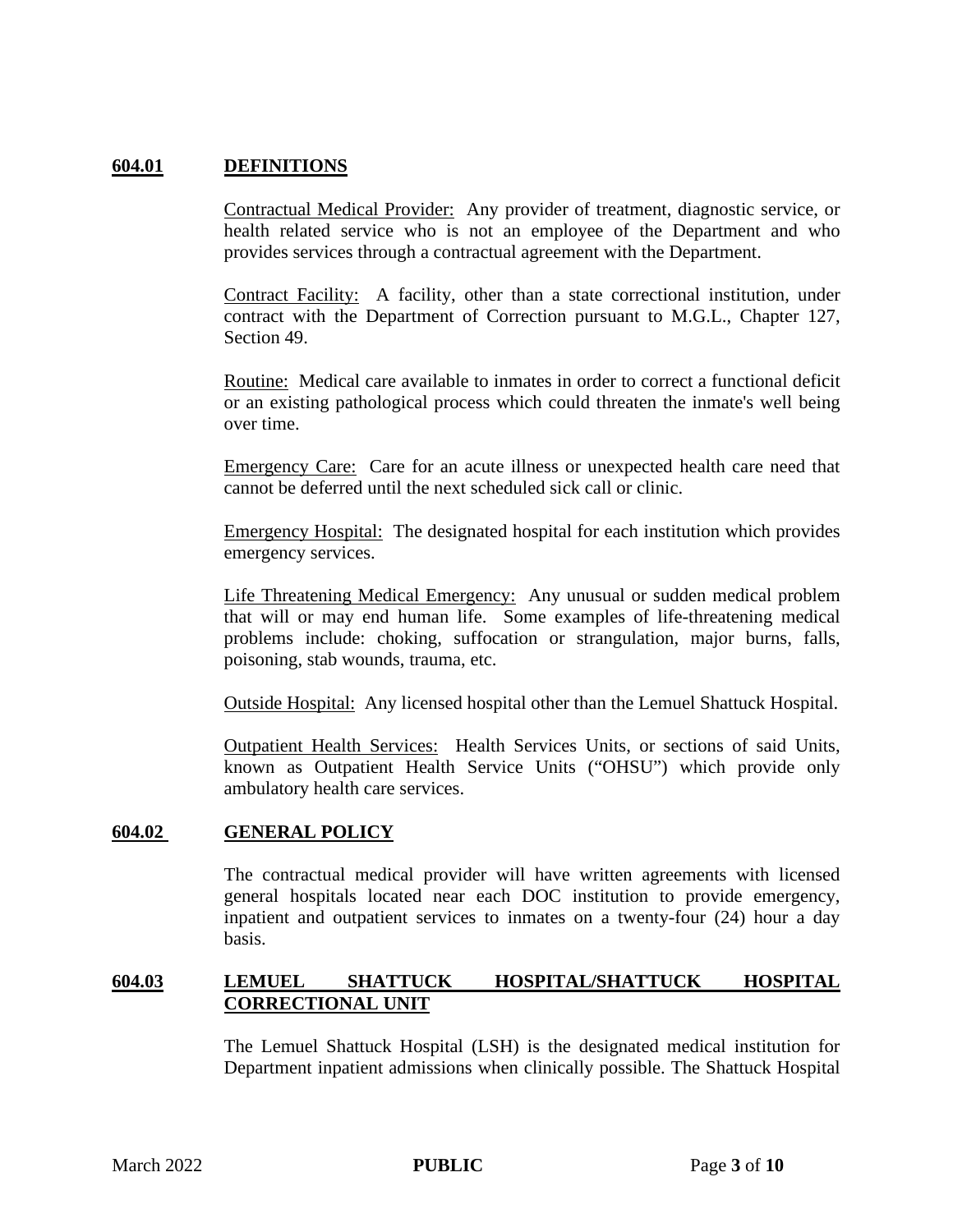Correctional Unit ("SHCU") is located on the eighth floor of the Lemuel Shattuck Hospital in Jamaica Plain, Massachusetts.

- l. The procedures outlined in 103 DOC 604 §§ .04 and .05 of this policy shall be followed for all admissions to the SHCU.
- 2. Inmates covered under the contractual agreement may be admitted to other outside hospitals for specialty care not available at the Shattuck Hospital.
- 3. Outpatient services will be available to inmates at the Lemuel Shattuck Hospital, and other hospital or clinic locations, as determined by the contractual medical provider.
- 4. For inmates covered under the contractual agreement, the ultimate decision regarding placement for inpatient hospital care will be the sole responsibility of a contractual medical provider physician.

#### **604.04 ROUTINE HOSPITAL ADMISSIONS/OUTPATIENT CONSULTATIONS**

The contractual medical provider shall have written current procedures for inmate referrals for routine, inpatient and outpatient hospital services. Copies of these procedures will be maintained at each Department institution. A written list of referral sources, including emergency, routine, and specialty care, will be maintained at each DOC site, and reviewed and updated annually.

Surgery shall be provided to inmates in order to correct a physical deficit or when an existing physical process threatens an inmate's well-being over a period of time. Surgery deemed to be cosmetic by a contractual physician shall not be provided unless recommended by the Program Medical Director of the contractual medical provider and approved by the Assistant Deputy Commissioner, Clinical Services.

Inmates housed in institutions that are exempt from the contractual agreement shall have access to hospital care in accordance with the policies and procedures of the institutions where they are housed.

- 1. At contract houses or institutions not covered under the contractual medical agreement, a staff person shall notify the appropriate Assistant Deputy Commissioner or designee regarding any hospital admission or outpatient consultations for any inmate who requires such services.
	- a. Non-emergency cases are to be reported to the Department or Institution designee for tracking purposes.
	- b. If the routine outpatient or inpatient consultation has been recommended by contract house staff, contract house staff shall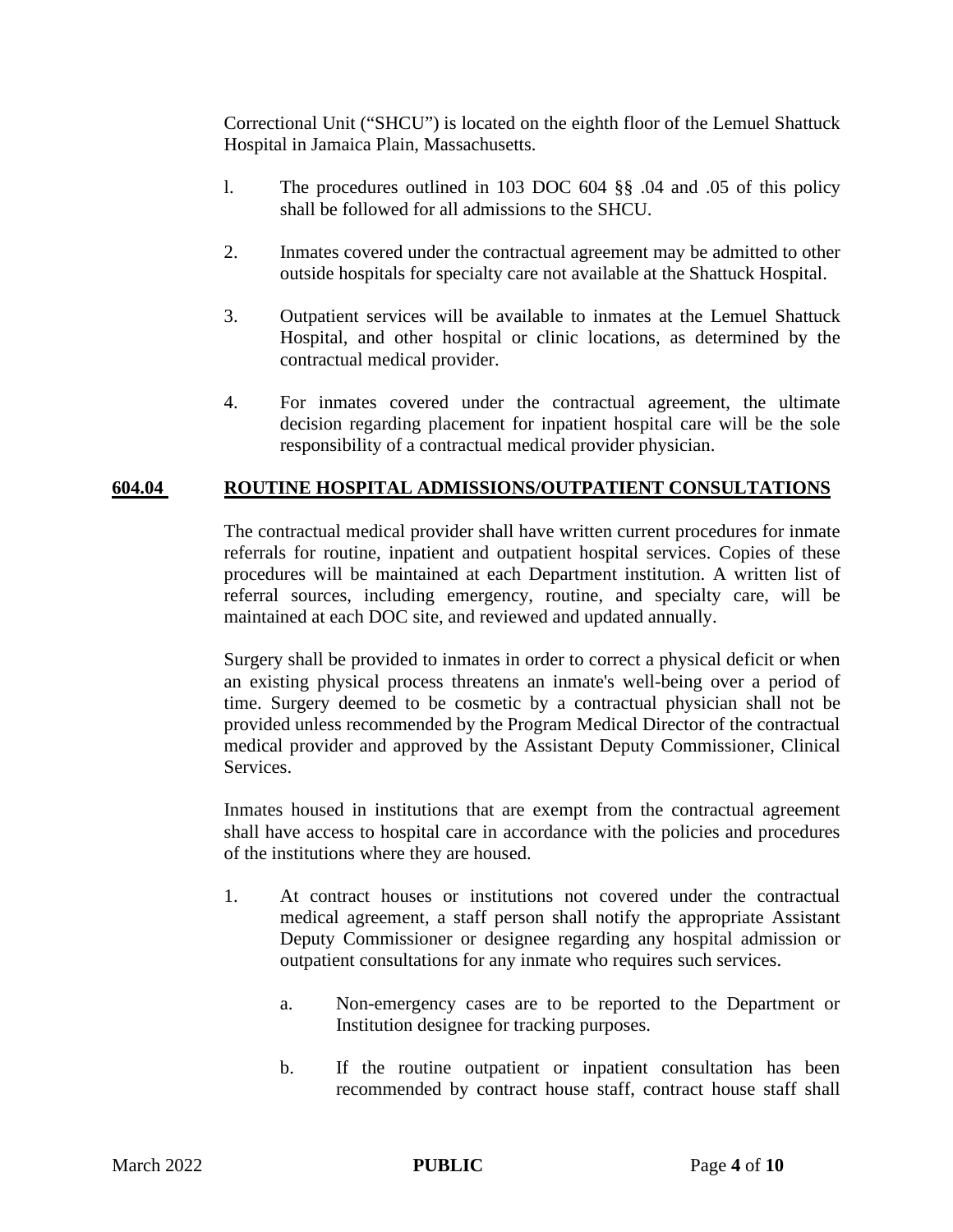contact the Lemuel Shattuck Hospital admissions office to arrange outpatient consultation or inpatient admission.

## **604.05 EMERGENCY HOSPITALIZATION**

The contractual medical provider shall have written agreements with hospitals in nearby communities to provide each DOC institution with emergency medical and dental services on a 24-hour per day basis. These hospitals shall be licensed and shall maintain emergency room facilities.

Inmates housed in institutions that are not covered by the contractual agreement shall have access to emergency medical and psychiatric hospital services in accordance with the policies and procedures of the institutions where they are housed. Inmates in contract houses shall have access to emergency medical and psychiatric hospital services in the communities where the contract houses are located. Pre-approval shall not be required for emergency services.

The contractual medical provider and Superintendents shall have written and current procedures at each DOC institution for the transfer of inmates to emergency hospitals in accordance with the guidelines below (see 103 DOC 650, *Mental Health Services*, for access to emergency psychiatric care; see 103 DOC 622, *Death Procedure*, for instances of death):

- 1. For institutions with onsite contractual health services staff 24 hours per day:
	- a. The contractual health service staff shall administer appropriate stabilizing treatment and contact the on-site or on-call contractual physician regarding emergency transfer of the inmate.

In life-threatening situations (Code 99), the inmate shall be transferred immediately to the emergency hospital.

The institution Superintendent or designee (during business hours), or the Institutional Duty Officer (during non-business hours), shall notify the Department Duty Station of any life-threatening situations as soon as practicable.

b. Whenever possible, appropriate clinical documentation shall be completed and sent with the inmate to the emergency hospital. At a minimum, the contractual health services staff shall notify the emergency hospital via telephone, of the inmate's transfer, condition, and any pertinent medical information.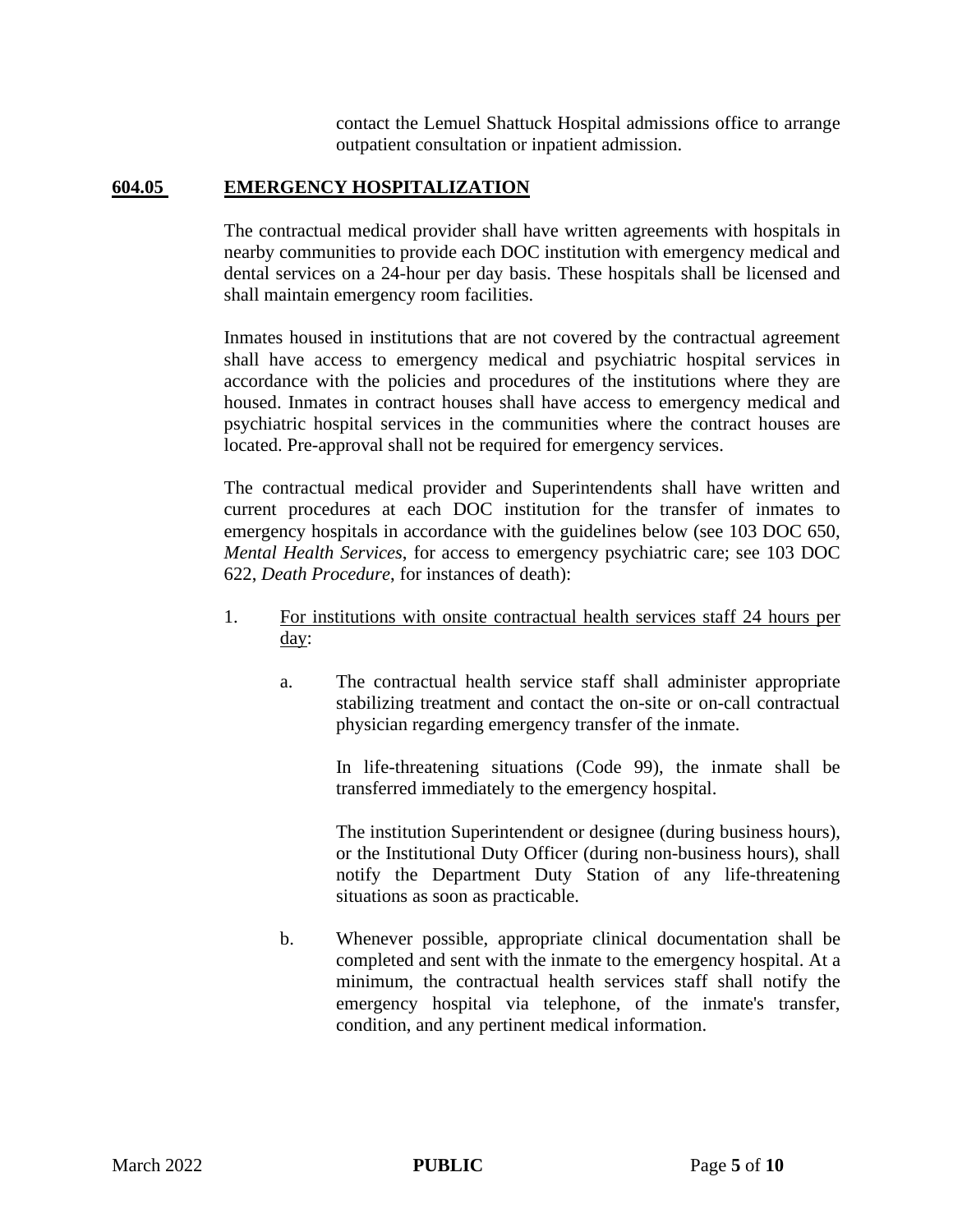- c. Upon arrival at the emergency hospital, the accompanying institution correctional staff shall advise hospital personnel that they must be notified prior to the hospital admitting the inmate.
- d. If the correctional staff is notified by hospital staff that the inmate needs to be admitted, the correctional staff shall obtain the following information and report it to the Superintendent, or designee, and the contractual health services staff:
	- i. name of the admitting physician;
	- ii. telephone number where the admitting/attending physician can be reached;
	- iii. admission diagnosis.
- e. Once the inmate is stabilized, if a transfer to LSH is appropriate, the attending physician at the emergency hospital shall notify the contractual health services staff. The contractual health services staff will then follow written procedures to arrange for the inmate to be transferred to the Shattuck Hospital or the designated hospital.
- f. All efforts shall be made to obtain a copy of the hospital medical record or consultation. Upon receipt, the medical record/consultation shall be placed in the consultation section of the medical record.
- g. The Assistant Deputy Commissioner, Clinical Services, or the health services duty officer, shall always be notified of the final resolution of the inmate's medical situation.
- h. Whenever an inmate requires emergency treatment at an outside hospital, and then returns to the institution, the inmate will be processed through the Health Services Unit (HSU) prior to returning to population or restrictive housing. HSU staff will be responsible for determining if it is necessary to monitor the inmate in HSU, and will make arrangements for any necessary after-care.
- 2. Institutions with limited or no contractual health services staff on site (i.e., minimum and pre-release institutions):
	- a. When it appears to correctional/institution staff that an inmate is in a life threatening (Code 99) medical emergency, the inmate shall be immediately transferred via ambulance to the emergency hospital.
	- b.  $604.05$ ,  $\S1$ , steps b. h. shall then be followed.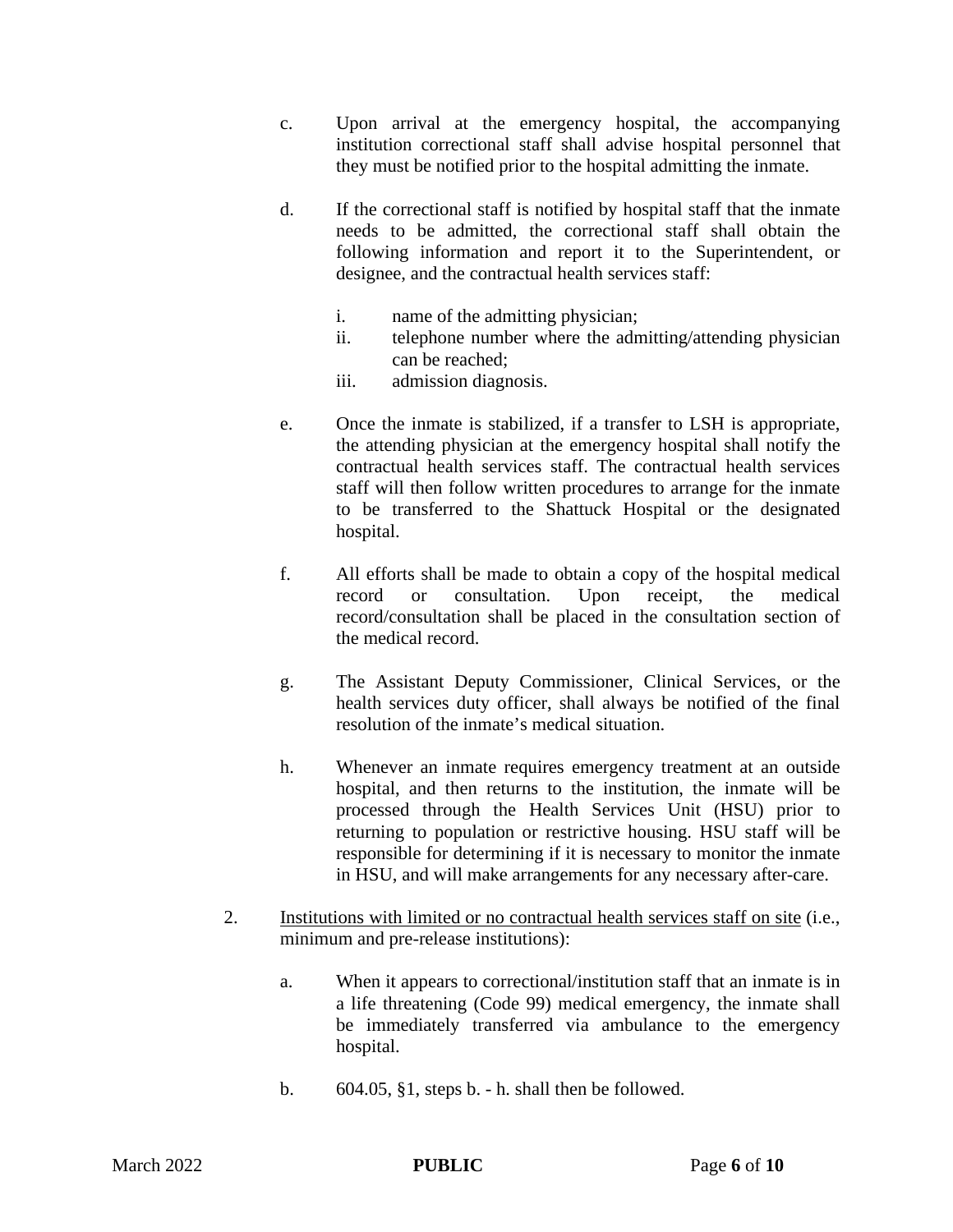- c. The contractual medical director, or physician designee, will determine the appropriate placement of the inmate prior to their return to the institution.
- 3. Contract Houses:
	- a. When it appears to correctional/institution staff that an inmate is in a life threatening (Code 99) medical emergency, the inmate shall be immediately transported via ambulance to an emergency hospital.
	- b. The Department liaison, or designee to the contract house shall be notified of such transfers.
	- c. Once at the emergency hospital, the accompanying CPO or house staff shall advise hospital personnel that they must be notified prior to the hospital admitting the inmate.
	- d. If the Correction Officer, Correctional Program Officer (CPO) or contract house staff ("accompanying contract house staff") is notified by hospital personnel that the inmate needs to be admitted, the accompanying contract house staff shall obtain the following information:
		- i. name of the admitting physician;
		- ii. telephone number where the admitting/attending physician can be reached;
		- iii. admission diagnosis.

This information will then be reported by the accompanying contract house staff to the Supervisor/Shift Commander. The Supervisor/Shift Commander shall then report this information to the Superintendent and/or designee, who will then inform the Assistant Deputy Commissioner, Clinical Services. During nonbusiness hours the Department Duty Station shall be notified.

- e. The Division of Health Services shall contact the contractual medical provider who will in turn contact the attending physician at the emergency hospital.
- f. If a transfer to the Lemuel Shattuck Hospital or other hospital is appropriate, the contractual medical provider shall make arrangements for transfer to the Shattuck Hospital or the designated hospital.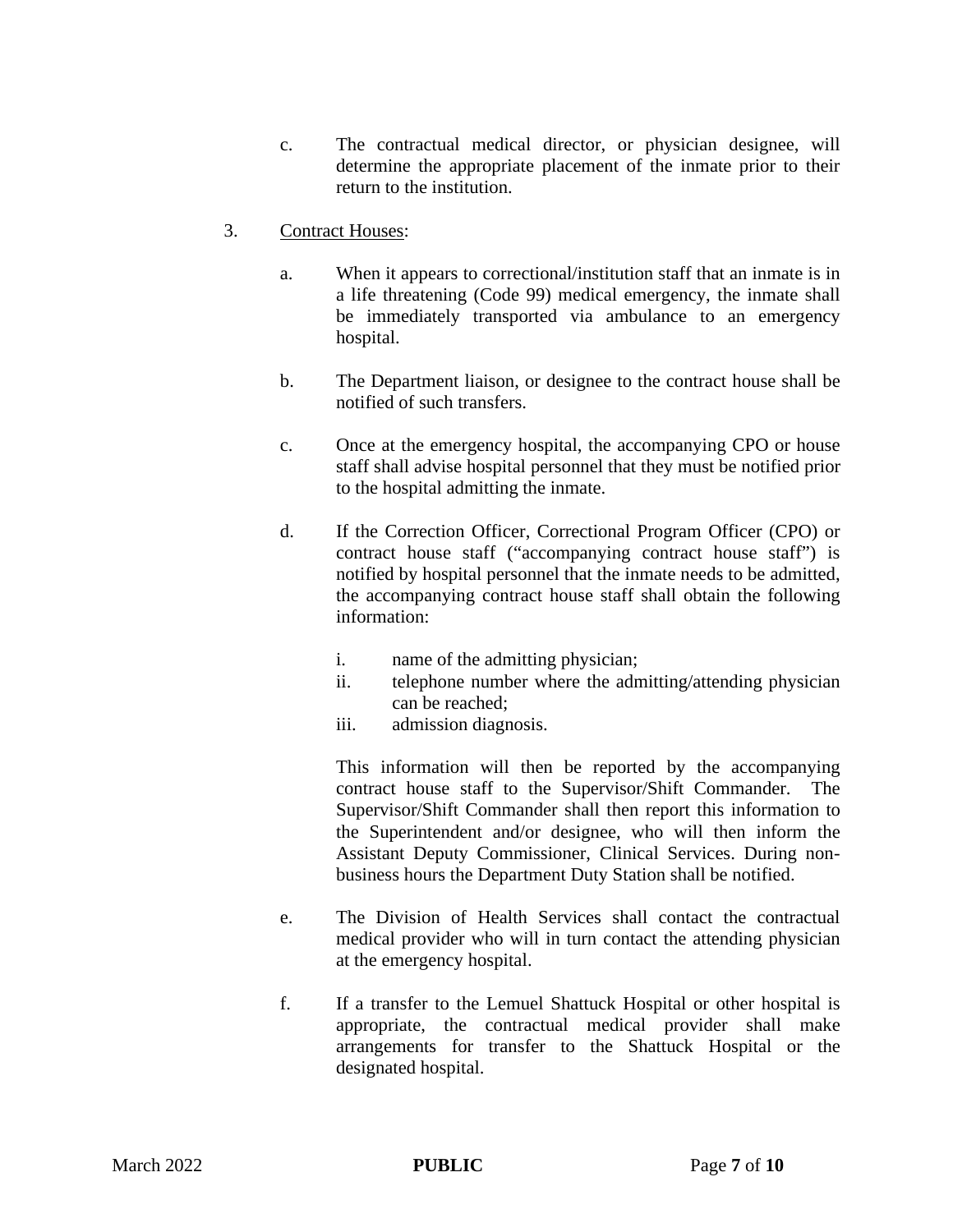- g. All efforts shall be made to obtain a copy of the hospital medical record or consultation. The medical record/consultation are to be placed in the consultation section of the inmate's medical record.
- h. The Assistant Deputy Commissioner, Clinical Services, or the health services duty officer, shall always be notified of the final disposition of the inmate. During non-business hours the Department Duty Station shall be notified.

# **604.06 MODE OF TRANSPORTATION**

Each institution shall have written procedures for the transportation of inmates to medical or other facilities (See 103 DOC 521, *Outside Hospital Security Procedures*). Each institution shall have an up-to-date telephone listing of the hospitals and ambulance services in the area, which shall be immediately available to all institution personnel.

#### 1. Institutions with on-site contractual health services staff 24 hours per day:

- a. The contractual health services staff shall determine whether the inmate will be transported via state vehicle or ambulance. An inmate will always be transported via an ambulance if a medical escort is required. At all times, contractual health services staff shall cooperate with correctional staff in determining conditions of transportation and necessary security precautions in accordance with the custody classification of the inmate. All transportation restrictions shall be entered in the Medical Restrictions/Special Needs screen in IMS.
- b. When the mode of transportation has been approved, pertinent data, including medication, other treatment, or special requirements for observation and management during transport, shall be documented on the health status report and picked up by transportation personnel.
- c. If a state vehicle is deemed appropriate, correctional staff shall arrange for transportation using either an institution vehicle or state transportation. Whenever possible, the contractual health services staff shall provide the institution transportation staff with an advance schedule of any pre-scheduled, non-emergency trips. This shall be done by entering the medical trip in the Inmate Schedule screen as soon as possible in the IMS system.
- 2. Institutions with limited or no contractual health services staff on site: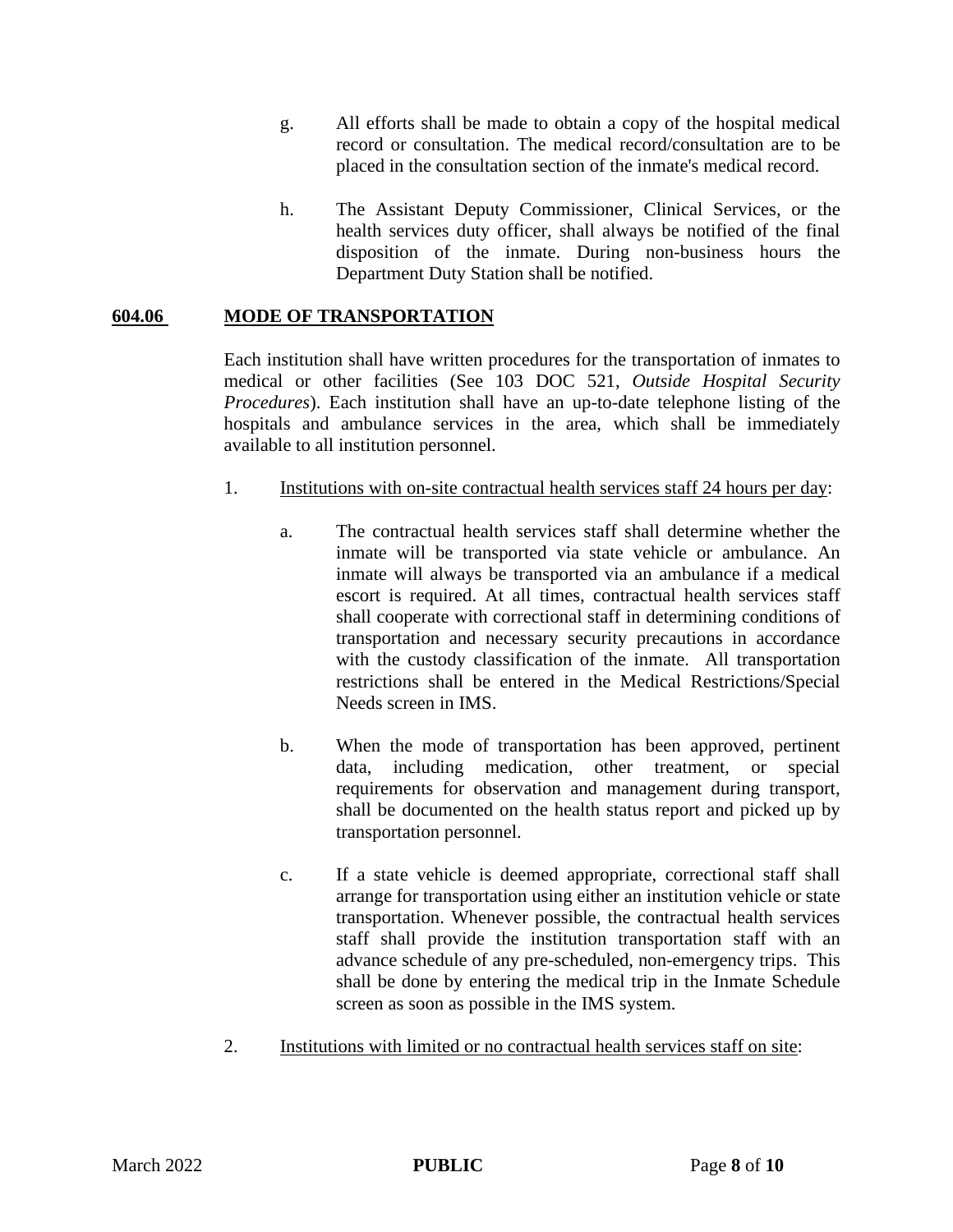Correctional staff and the contractual physician on-call shall determine the appropriate mode of transportation for an inmate. An inmate suffering a life-threatening emergency will be transferred to the emergency hospital via ambulance.

## **604.07 NOTIFICATION OF NEXT OF KIN**

The senior officer of the transportation detail is responsible for notifying the Shift Commander of any change in the inmate's medical condition as assessed by the medical professionals assigned to the inmate's case.

If the inmate's condition decreases to the point of critical, then the senior officer is responsible for notifying the Superintendent, or his/her/their designee, as soon as possible. It shall be the responsibility of the Superintendent/designee to notify the appropriate Department staff and the inmate's next of kin or the emergency notification contact person listed in the Inmate Management System Family/Emergency Contact screen. Whenever possible, permission should be obtained from the inmate prior to notification of the next of kin or the emergency notification contact person.

#### **604.08 FOLLOW-UP OF OUTSIDE HOSPITAL ADMISSIONS**

The contractual medical provider Program Director or designee shall follow, on a daily basis, the condition of all inmates admitted to outside hospitals. The contractual medical provider shall arrange for transfer of patients to the SHCU, to an infirmary or Special Housing Unit at one of the institutions, or discharge back to the sending institution, once medically appropriate.

Prior to discharge from an outside hospital, the Shift Commander of the institution scheduled to receive the inmate, and the Shift Commander of the originating institution, will be notified by the contractual medical provider of the impending discharge. Prior to discharge from the SHCU, the Shift Commander of both the institution scheduled to receive the inmate, and of the originating institution, will be notified by the SHCU Shift Commander of the impending discharge. Additionally, the SHCU medical provider shall notify the receiving institution medical provider of the impending discharge. All efforts shall be made to obtain a copy of the hospital discharge summary for inclusion in the inmate's medical record.

#### **604.09 MEDICAL DISASTER PLANS**

The contractual medical provider and the Superintendent, or the appropriate designees, at each site shall develop an integrated medical disaster plan that meets the requirements of the ACA, NCCHC, and 103 DOC 560, *Disorder Management*